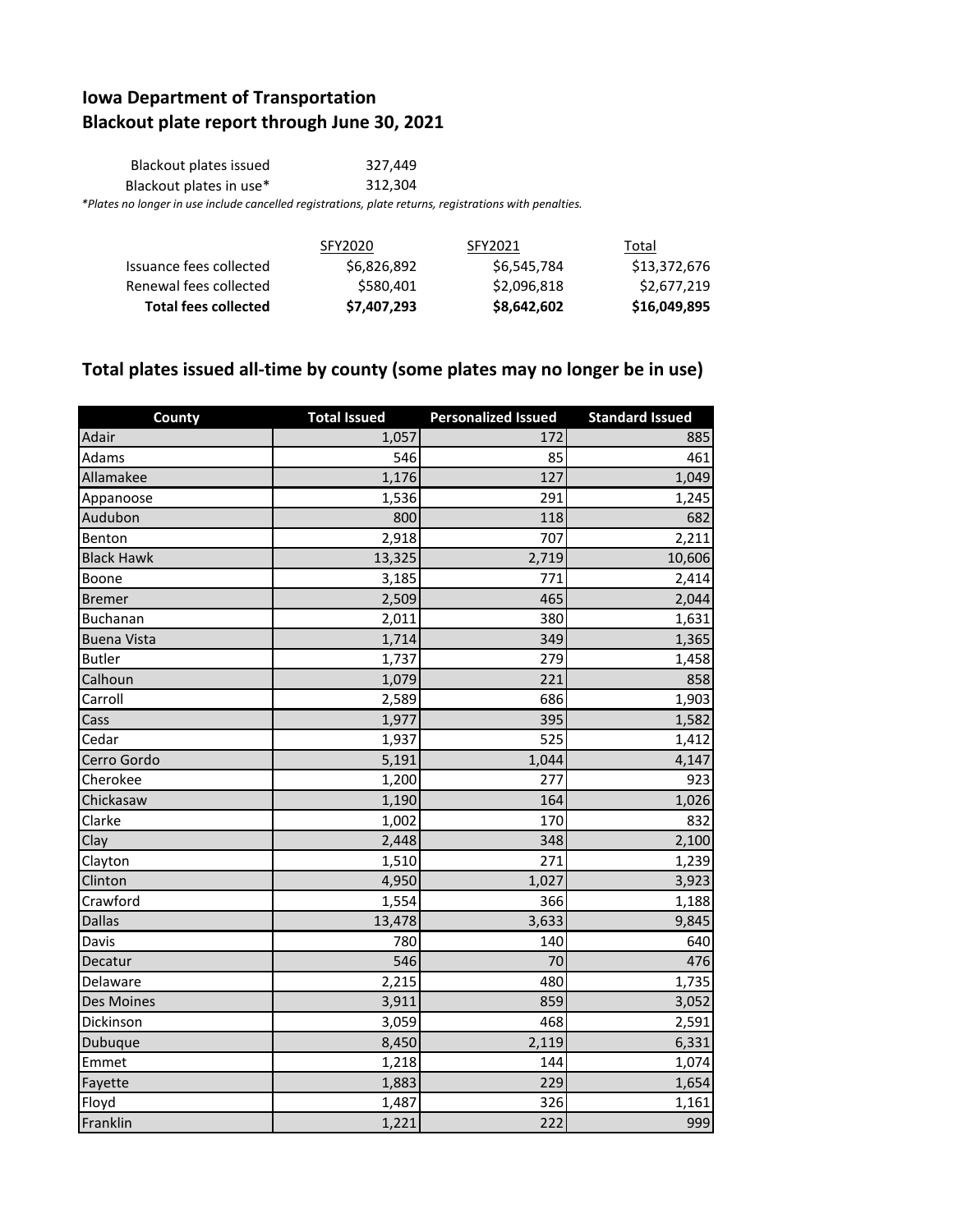| Fremont       | 1,026  | 204    | 822    |
|---------------|--------|--------|--------|
| Greene        | 1,219  | 362    | 857    |
| Grundy        | 1,483  | 310    | 1,173  |
| Guthrie       | 1,297  | 362    | 935    |
| Hamilton      | 1,753  | 344    | 1,409  |
| Hancock       | 1,300  | 254    | 1,046  |
| Hardin        | 1,880  | 441    | 1,439  |
| Harrison      | 1,938  | 331    | 1,607  |
| Henry         | 1,761  | 357    | 1,404  |
| Howard        | 1,026  | 108    | 918    |
| Humboldt      | 1,422  | 238    | 1,184  |
| Ida           | 885    | 116    | 769    |
| lowa          | 1,933  | 434    | 1,499  |
| Jackson       | 1,984  | 426    | 1,558  |
| Jasper        | 4,419  | 1,087  | 3,332  |
| Jefferson     | 1,275  | 228    | 1,047  |
| Johnson       | 10,786 | 3,253  | 7,533  |
| Jones         | 1,965  | 441    | 1,524  |
| Keokuk        | 1,121  | 174    | 947    |
| Kossuth       | 2,156  | 450    | 1,706  |
| Lee           | 2,997  | 586    | 2,411  |
| Linn          | 21,445 | 6,510  | 14,935 |
| Louisa        | 927    | 222    | 705    |
| Lucas         | 958    | 201    | 757    |
| Lyon          | 1,698  | 138    | 1,560  |
| Madison       | 2,037  | 501    | 1,536  |
| Mahaska       | 2,340  | 555    | 1,785  |
| Marion        | 3,450  | 903    | 2,547  |
| Marshall      | 4,177  | 959    | 3,218  |
| Mills         | 2,143  | 371    | 1,772  |
| Mitchell      | 1,030  | 135    | 895    |
| Monona        | 1,111  | 125    | 986    |
| Monroe        | 866    | 157    | 709    |
| Montgomery    | 1,240  | 186    | 1,054  |
| Muscatine     | 4,241  | 1,164  | 3,077  |
| Obrien        | 2,083  | 267    | 1,816  |
| Osceola       | 971    | 100    | 871    |
| Page          | 1,815  | 226    | 1,589  |
| Palo Alto     | 995    | 161    | 834    |
| Plymouth      | 3,927  | 841    | 3,086  |
| Pocahontas    | 907    | 186    | 721    |
| Polk          | 44,902 | 14,159 | 30,743 |
| Pottawattamie | 10,483 | 1,959  | 8,524  |
| Poweshiek     | 2,031  | 463    | 1,568  |
| Ringgold      | 579    | 130    | 449    |
| Sac           | 1,121  | 178    | 943    |
| Scott         | 15,421 | 4,295  | 11,126 |
| Shelby        | 1,447  | 268    | 1,179  |
| Sioux         | 4,049  | 556    | 3,493  |
| Story         | 6,603  | 1,970  | 4,633  |
| Tama          | 1,881  | 401    | 1,480  |
| Taylor        | 774    | 91     | 683    |